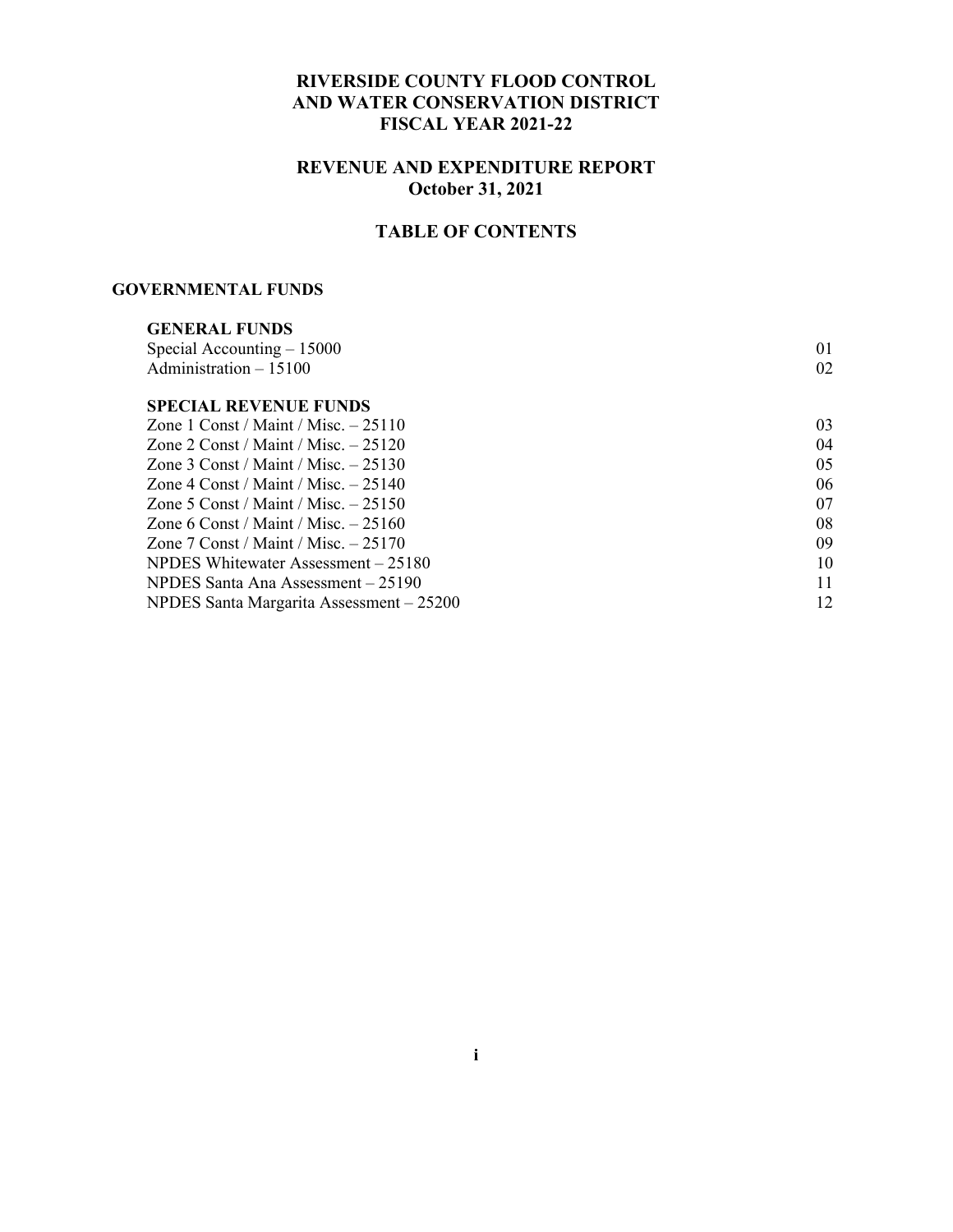#### **Revenue and Expenditure Report Fund 15000 -- Special Accounting As Of 10/31/21**

|                                 | Month-To-Date | Year-To-Date  | Year-To-Date | Bdgt. to Act. |          |
|---------------------------------|---------------|---------------|--------------|---------------|----------|
|                                 | Actual        | <b>Budget</b> | Actual       | Variance      | Pct.     |
| <b>Revenues</b>                 |               |               |              |               |          |
| <b>Charges For Services</b>     | (\$72,967)    | \$1,150,000   | \$52,642     | \$1,097,358   | 4.6%     |
| <b>Total Revenues</b>           | (\$72,967)    | \$1,150,000   | \$52,642     | \$1,097,358   | 4.6%     |
| <b>Expenditures</b>             |               |               |              |               |          |
| Salaries and Benefits           | \$122,473     | \$789,400     | \$403,824    | \$385,576     | 51.2%    |
| Services and Supplies           | (108,006)     | 523,607       | (86, 241)    | 609,848       | $-16.5%$ |
| Other Charges                   | 0             | 15,000        |              | 15,000        | $0.0\%$  |
| <b>Transfers Out</b>            | 0             | 1.000         |              | 1.000         | $0.0\%$  |
| <b>Total Expenditures</b>       | \$14,466      | \$1,329,007   | \$317,583    | \$1,011,424   | 23.9%    |
| <b>Total Special Accounting</b> | (\$87,433)    | (\$179,007)   | (\$264,941)  | \$85,934      | 148.0%   |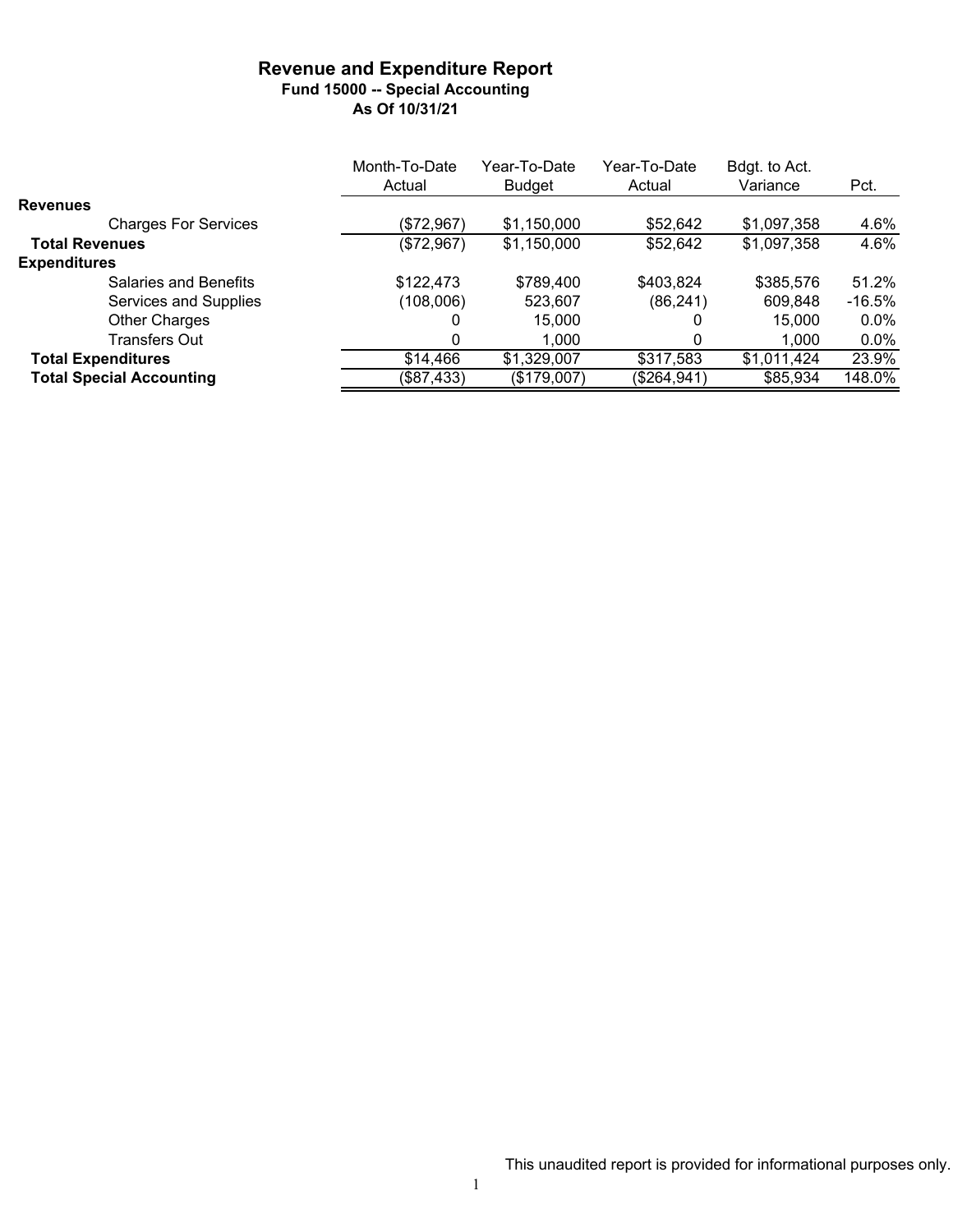### **Revenue and Expenditure Report Fund 15100 -- Flood Administration**

|                                            | Month-To-Date<br>Actual | Year-To-Date<br><b>Budget</b> | Year-To-Date<br>Actual | Bdgt. to Act.<br>Variance | Pct.       |
|--------------------------------------------|-------------------------|-------------------------------|------------------------|---------------------------|------------|
| <b>Revenues</b>                            |                         |                               |                        |                           |            |
| <b>Property Taxes</b>                      | \$181,784               | \$4,607,207                   | \$248,986              | \$4,358,221               | 5.4%       |
| Redevelopment                              | 544                     | 900,000                       | 544                    | 899,456                   | 0.1%       |
| Intergovernmental                          | 0                       | 42,000                        | 0                      | 42,000                    | 0.0%       |
| <b>Charges For Services</b>                | 26,544                  | 25,275                        | 31,254                 | (5,979)                   | 123.7%     |
| <b>Charges For Administrative Services</b> | 4,019                   | 10,000                        | 6.049                  | 3.951                     | 60.5%      |
| <b>Investment Earnings</b>                 | 1,174                   | 94,191                        | (431)                  | 94,622                    | $-0.5%$    |
| Transfers In                               | 36,964                  | 535,000                       | 87,458                 | 447,542                   | 16.3%      |
| <b>Total Revenues</b>                      | \$251,028               | \$6,213,673                   | \$373,860              | \$5,839,813               | 6.0%       |
| <b>Expenditures</b>                        |                         |                               |                        |                           |            |
| <b>Salaries and Benefits</b>               | (\$491,579)             | \$7,029,506                   | \$1,989,763            | \$5,039,743               | 28.3%      |
| Services and Supplies                      | 240,202                 | 289,892                       | (2,987,136)            | 3,277,028                 | $-1030.4%$ |
| <b>Other Charges</b>                       | 0                       | 1,000                         |                        | 1,000                     | 0.0%       |
| <b>Transfers Out</b>                       | 0                       | 1,000                         | 0                      | 1,000                     | $0.0\%$    |
| <b>Total Expenditures</b>                  | (\$251,377)             | \$7,321,398                   | (\$997,373)            | \$8,318,771               | $-13.6%$   |
| <b>Total Flood Administration</b>          | \$502,405               | (\$1,107,725)                 | \$1,371,233            | (\$2,478,958)             | $-123.8%$  |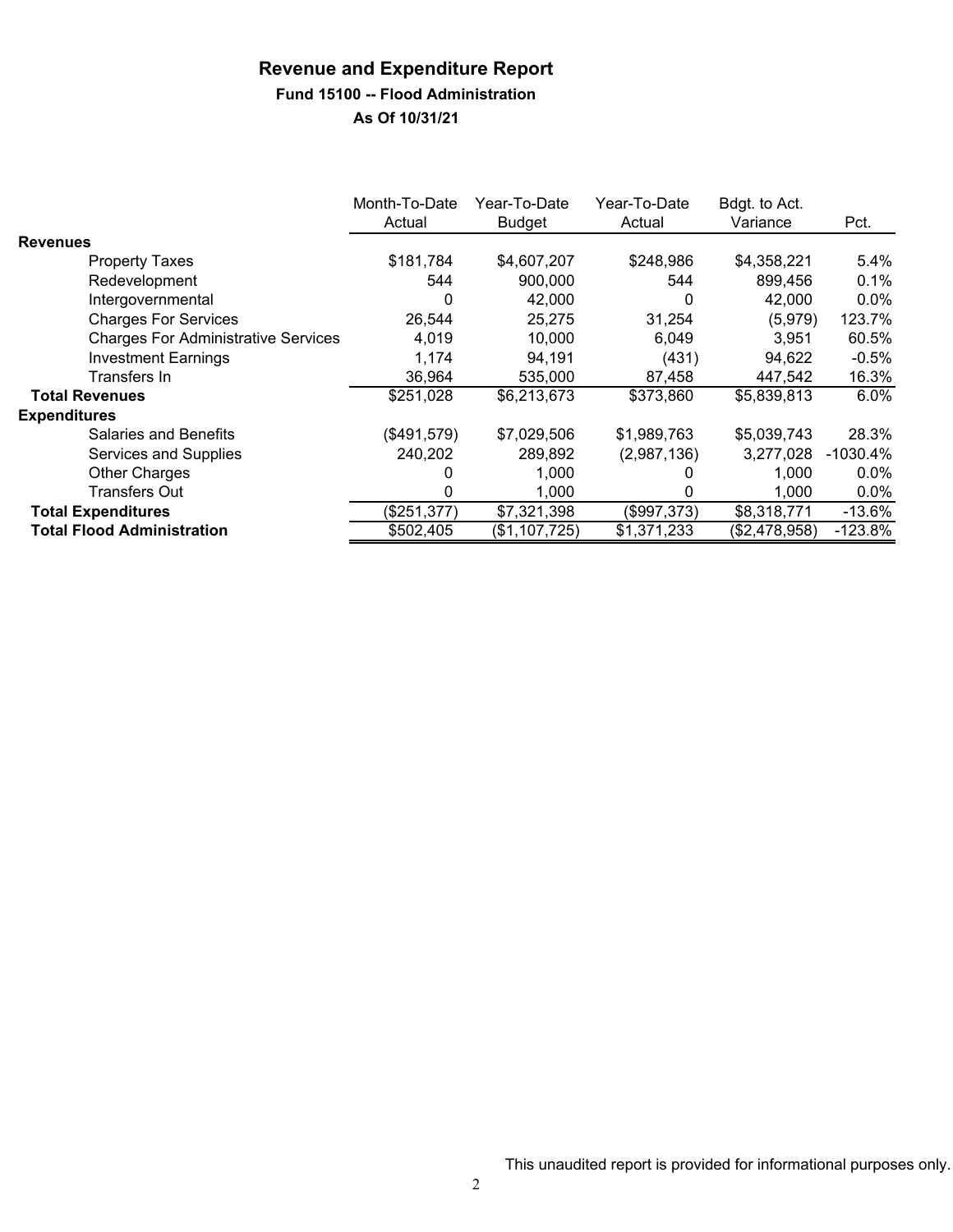## **Fund 25110 -- Zone 1 Const-Maint-Misc**

|                           |                                      | Month-To-Date<br>Actual | Year-To-Date<br><b>Budget</b> | Year-To-Date<br>Actual | Bdgt. to Act.<br>Variance | Pct.              |
|---------------------------|--------------------------------------|-------------------------|-------------------------------|------------------------|---------------------------|-------------------|
| <b>Revenues</b>           |                                      |                         |                               |                        |                           |                   |
|                           | <b>Property Taxes</b>                | \$376,288               | \$9,547,558                   | \$515,109              | \$9,032,449               | 5.4%              |
|                           | Redevelopment                        | 0                       | 3,694,075                     | 0                      | 3,694,075                 | 0.0%              |
|                           | Intergovernmental                    |                         | 79,180                        | 0                      | 79,180                    | 0.0%              |
|                           | <b>Charges For Services</b>          |                         | 0                             | 4,550                  | (4,550)                   | N/A               |
|                           | Area Drainage Plan Fees              |                         | 5,000                         | 343,869                |                           | (338,869) 6877.4% |
|                           | <b>Investment Earnings</b>           | 5,045                   | 523,284                       | (5, 495)               | 528,779                   | $-1.1%$           |
|                           | Use of Assets                        | 4,849                   | 267,097                       | 98,685                 | 168,412                   | 36.9%             |
| <b>Total Revenues</b>     |                                      | \$386,182               | \$14,116,194                  | \$956,718              | \$13,159,476              | 6.8%              |
| <b>Expenditures</b>       |                                      |                         |                               |                        |                           |                   |
|                           | <b>Salaries and Benefits</b>         | \$380,817               | \$3,563,347                   | \$1,861,814            | \$1,701,533               | 52.2%             |
|                           | Services and Supplies                | 183,090                 | 2,153,265                     | 1,141,445              | 1,011,820                 | 53.0%             |
|                           | <b>Other Charges</b>                 | 65,832                  | 12,479,877                    | 65,832                 | 12,414,045                | 0.5%              |
|                           | Capital Outlay                       | 0                       | 2,414,920                     | 79,470                 | 2,335,450                 | 3.3%              |
|                           | Transfers Out                        | 6,983                   | 812,722                       | 17,266                 | 795,456                   | 2.1%              |
| <b>Total Expenditures</b> |                                      | \$636,721               | \$21,424,131                  | \$3,165,827            | \$18,258,304              | 14.8%             |
|                           | <b>Total Zone 1 Const-Maint-Misc</b> | (\$250,539)             | (\$7,307,937)                 | (\$2,209,109)          | (\$5,098,828)             | 30.2%             |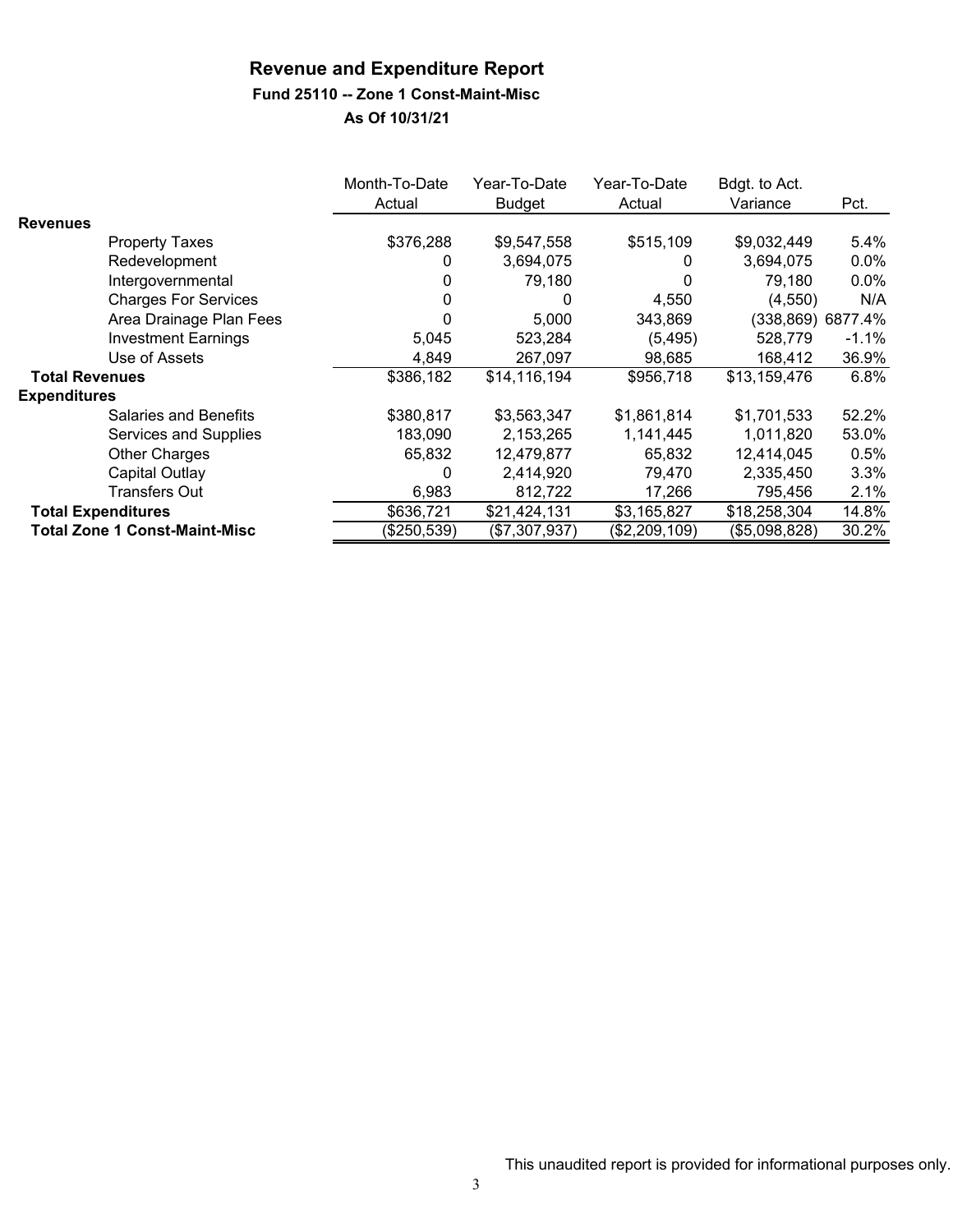### **Fund 25120 -- Zone 2 Const-Maint-Misc**

|                       |                                      | Month-To-Date<br>Actual | Year-To-Date<br><b>Budget</b> | Year-To-Date<br>Actual | Bdgt. to Act.<br>Variance | Pct.    |
|-----------------------|--------------------------------------|-------------------------|-------------------------------|------------------------|---------------------------|---------|
| <b>Revenues</b>       |                                      |                         |                               |                        |                           |         |
|                       | <b>Property Taxes</b>                | \$674,546               | \$16,380,878                  | \$923,848              | \$15,457,030              | 5.6%    |
|                       | Redevelopment                        | 0                       | 2,394,496                     | 0                      | 2,394,496                 | $0.0\%$ |
|                       | Intergovernmental                    | 48,640                  | 146,023                       | 97,280                 | 48,743                    | 66.6%   |
|                       | <b>Charges For Services</b>          |                         | 0                             | 20                     | (20)                      | N/A     |
|                       | Area Drainage Plan Fees              |                         | 1,000                         | 0                      | 1,000                     | 0.0%    |
|                       | <b>Investment Earnings</b>           | 8,896                   | 1,214,639                     | (7,770)                | 1,222,409                 | $-0.6%$ |
|                       | Use of Assets                        | 0                       | 300                           | 600                    | (300)                     | 200.0%  |
| <b>Total Revenues</b> |                                      | \$732,082               | \$20,137,336                  | \$1,013,978            | \$19,123,358              | 5.0%    |
| <b>Expenditures</b>   |                                      |                         |                               |                        |                           |         |
|                       | Salaries and Benefits                | \$356,293               | \$9,904,079                   | \$2,942,448            | \$6,961,631               | 29.7%   |
|                       | Services and Supplies                | 184,749                 | 7,235,485                     | 1,768,739              | 5,466,746                 | 24.4%   |
|                       | <b>Other Charges</b>                 | O                       | 15,151,226                    | 15,036                 | 15,136,190                | 0.1%    |
|                       | Capital Outlay                       | O                       | 12,694,301                    | 0                      | 12,694,301                | $0.0\%$ |
|                       | Transfers Out                        | 6,549                   | 1,147,856                     | 14,019                 | 1,133,837                 | $1.2\%$ |
|                       | <b>Total Expenditures</b>            | \$547,591               | \$46,132,947                  | \$4,740,243            | \$41,392,704              | 10.3%   |
|                       | <b>Total Zone 2 Const-Maint-Misc</b> | \$184,491               | (\$25,995,611)                | (\$3,726,265)          | (\$22, 269, 346)          | 14.3%   |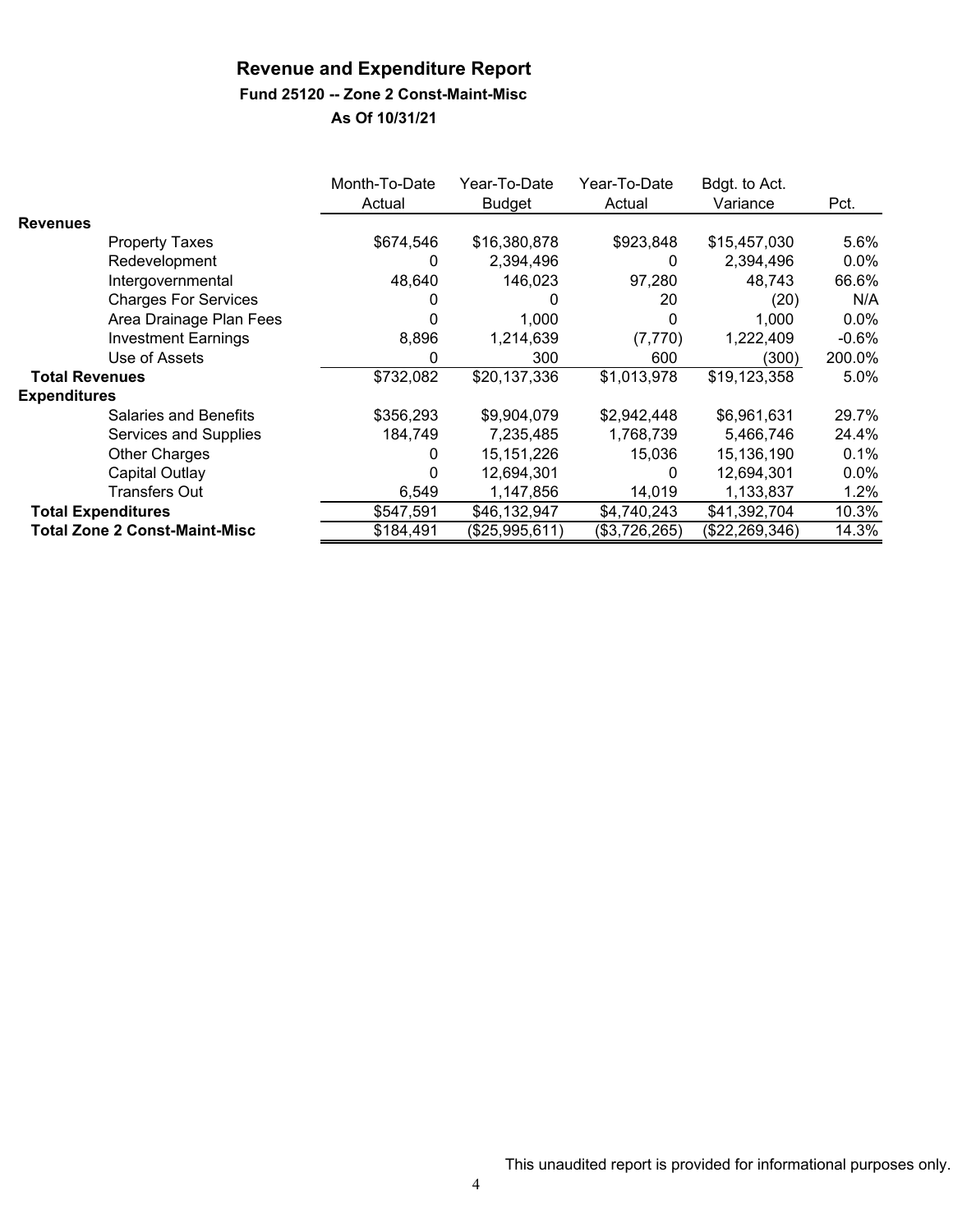# **Fund 25130 -- Zone 3 Const-Maint-Misc**

|                                      | Month-To-Date<br>Actual | Year-To-Date<br><b>Budget</b> | Year-To-Date<br>Actual | Bdgt. to Act.<br>Variance | Pct.    |
|--------------------------------------|-------------------------|-------------------------------|------------------------|---------------------------|---------|
| <b>Revenues</b>                      |                         |                               |                        |                           |         |
| <b>Property Taxes</b>                | \$88,139                | \$2,256,883                   | \$120,551              | \$2,136,332               | 5.3%    |
| Redevelopment                        | 0                       | 989,687                       | 0                      | 989,687                   | $0.0\%$ |
| Intergovernmental                    | $\Omega$                | 262,601                       | 0                      | 262,601                   | $0.0\%$ |
| <b>Charges For Services</b>          | 60                      |                               | 60                     | (60)                      | N/A     |
| <b>Investment Earnings</b>           | 842                     | 108,433                       | (771)                  | 109,204                   | $-0.7%$ |
| <b>Total Revenues</b>                | \$89,041                | \$3,617,604                   | \$119,840              | \$3,497,764               | 3.3%    |
| <b>Expenditures</b>                  |                         |                               |                        |                           |         |
| Salaries and Benefits                | \$57,761                | \$1,541,649                   | \$368,312              | \$1,173,337               | 23.9%   |
| Services and Supplies                | 21,707                  | 1,552,606                     | 164,277                | 1,388,329                 | 10.6%   |
| <b>Other Charges</b>                 | 0                       | 18,195                        | 0                      | 18,195                    | $0.0\%$ |
| Capital Outlay                       | 0                       | 4,019,332                     | 0                      | 4,019,332                 | $0.0\%$ |
| <b>Transfers Out</b>                 | 1,059                   | 239,105                       | 2,425                  | 236,680                   | 1.0%    |
| <b>Total Expenditures</b>            | \$80,527                | \$7,370,887                   | \$535,013              | \$6,835,874               | 7.3%    |
| <b>Total Zone 3 Const-Maint-Misc</b> | \$8,514                 | (\$3,753,283)                 | (\$415, 173)           | (\$3,338,110)             | 11.1%   |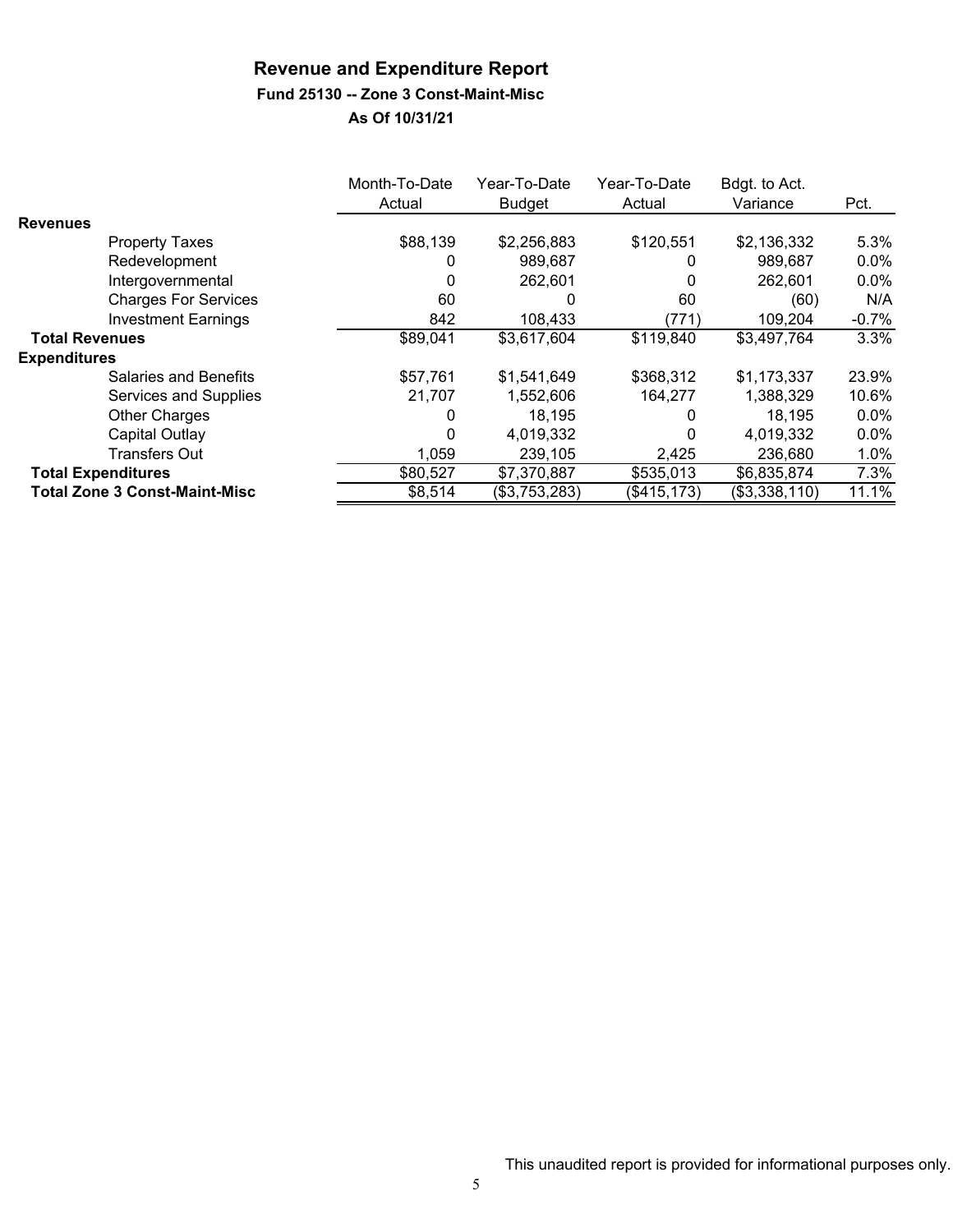#### **Fund 25140 -- Zone 4 Const-Maint-Misc**

|                       |                                      | Month-To-Date<br>Actual | Year-To-Date<br><b>Budget</b> | Year-To-Date<br>Actual | Bdgt. to Act.<br>Variance | Pct.    |
|-----------------------|--------------------------------------|-------------------------|-------------------------------|------------------------|---------------------------|---------|
| <b>Revenues</b>       |                                      |                         |                               |                        |                           |         |
|                       | <b>Property Taxes</b>                | \$724,582               | \$17,569,841                  | \$993,103              | \$16,576,738              | 5.7%    |
|                       | Redevelopment                        | 0                       | 3,073,901                     | 0                      | 3,073,901                 | $0.0\%$ |
|                       | Intergovernmental                    | 318,405                 | 492,663                       | 636,809                | (144, 146)                | 129.3%  |
|                       | <b>Charges For Services</b>          |                         | 0                             | 80                     | (80)                      | N/A     |
|                       | Area Drainage Plan Fees              | 6,715                   | 100,000                       | 272,060                | (172,060)                 | 272.1%  |
|                       | <b>Investment Earnings</b>           | 6,375                   | 682,146                       | (6, 349)               | 688,495                   | $-0.9%$ |
|                       | Use of Assets                        | 198,016                 | 14,700                        | 200,416                | (185, 716)                | 1363.4% |
| <b>Total Revenues</b> |                                      | \$1,254,093             | \$21,933,251                  | \$2,096,119            | \$19,837,132              | 9.6%    |
| <b>Expenditures</b>   |                                      |                         |                               |                        |                           |         |
|                       | <b>Salaries and Benefits</b>         | \$527,552               | \$11,966,343                  | \$5,256,336            | \$6,710,007               | 43.9%   |
|                       | Services and Supplies                | 191,146                 | 9,280,674                     | 1,461,031              | 7,819,643                 | 15.7%   |
|                       | <b>Other Charges</b>                 | 0                       | 8,465,366                     | 625,000                | 7,840,366                 | 7.4%    |
|                       | Capital Outlay                       | 977,169                 | 7,635,208                     | 977,169                | 6,658,039                 | 12.8%   |
|                       | <b>Transfers Out</b>                 | 9,679                   | 4,114,973                     | 2,655,480              | 1,459,493                 | 64.5%   |
|                       | <b>Total Expenditures</b>            | \$1,705,545             | \$41,462,564                  | \$10,975,016           | \$30,487,548              | 26.5%   |
|                       | <b>Total Zone 4 Const-Maint-Misc</b> | (\$451, 452)            | (\$19,529,313)                | (\$8,878,897)          | (\$10,650,416)            | 45.5%   |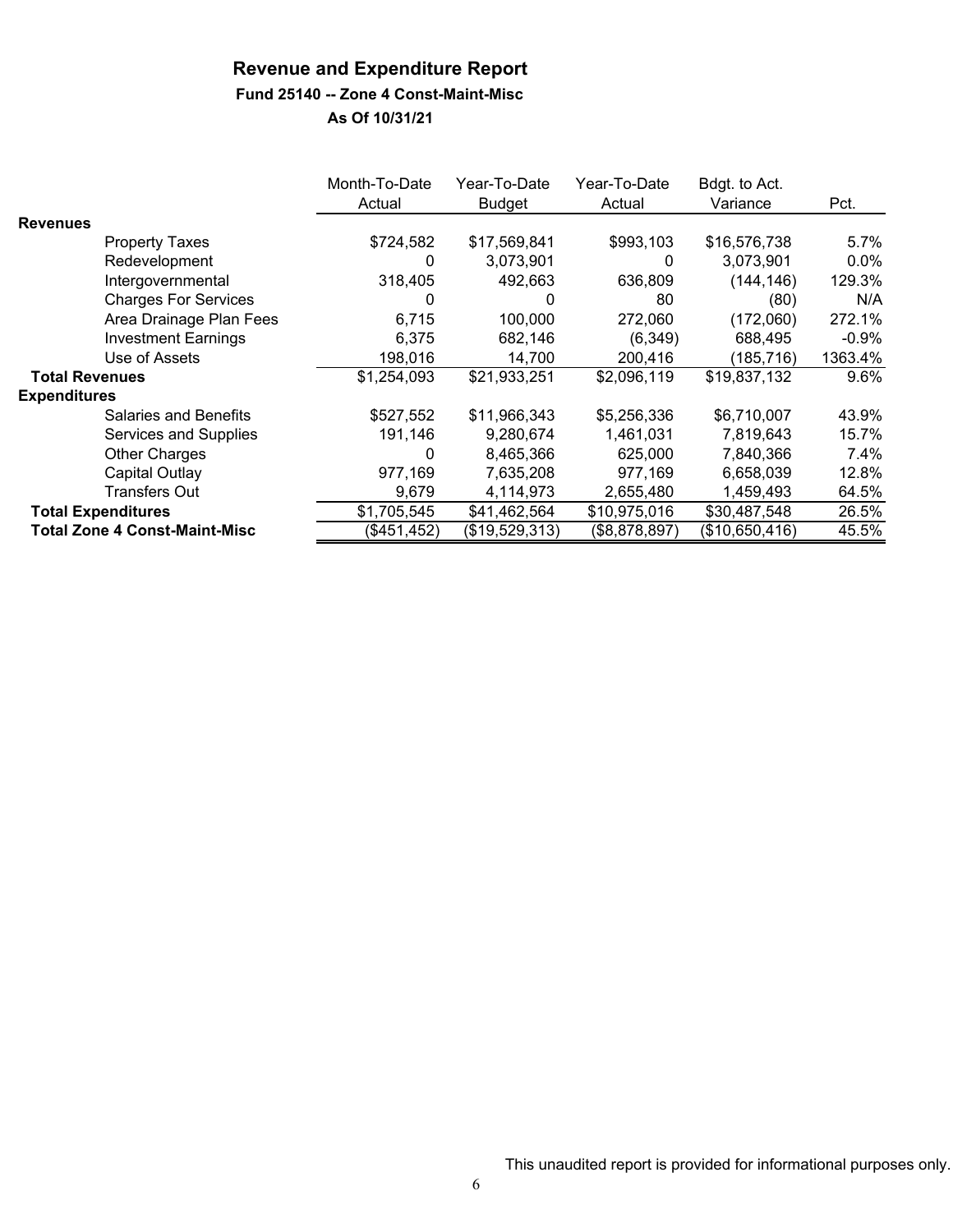# **Fund 25150 -- Zone 5 Const-Maint-Misc**

|                                      | Month-To-Date<br>Actual | Year-To-Date<br><b>Budget</b> | Year-To-Date<br>Actual | Bdgt. to Act.<br>Variance | Pct.    |
|--------------------------------------|-------------------------|-------------------------------|------------------------|---------------------------|---------|
| <b>Revenues</b>                      |                         |                               |                        |                           |         |
| <b>Property Taxes</b>                | \$166,014               | \$3,999,939                   | \$228,126              | \$3,771,813               | 5.7%    |
| Redevelopment                        | 11,030                  | 628.334                       | 11.030                 | 617.304                   | 1.8%    |
| Intergovernmental                    | 10,780                  | 4,082,769                     | 21,560                 | 4,061,209                 | 0.5%    |
| <b>Investment Earnings</b>           | 1,886                   | 257,172                       | (1,679)                | 258,851                   | $-0.7%$ |
| <b>Total Revenues</b>                | \$189,710               | \$8,968,214                   | \$259,037              | \$8,709,177               | 2.9%    |
| <b>Expenditures</b>                  |                         |                               |                        |                           |         |
| Salaries and Benefits                | \$55,441                | \$2,351,508                   | \$794,385              | \$1,557,123               | 33.8%   |
| Services and Supplies                | 253,573                 | 1,635,397                     | 601,481                | 1,033,916                 | 36.8%   |
| <b>Other Charges</b>                 | $\mathbf{0}$            | 4,890,362                     | 0                      | 4,890,362                 | $0.0\%$ |
| Capital Outlay                       | 0                       | 6,594,020                     | 0                      | 6,594,020                 | $0.0\%$ |
| <b>Transfers Out</b>                 | 1,020                   | 293,412                       | 3,162                  | 290,250                   | 1.1%    |
| <b>Total Expenditures</b>            | \$310,033               | \$15,764,699                  | \$1,399,029            | \$14,365,670              | 8.9%    |
| <b>Total Zone 5 Const-Maint-Misc</b> | (\$120,323)             | (\$6,796,485)                 | (\$1,139,992)          | (\$5,656,493)             | 16.8%   |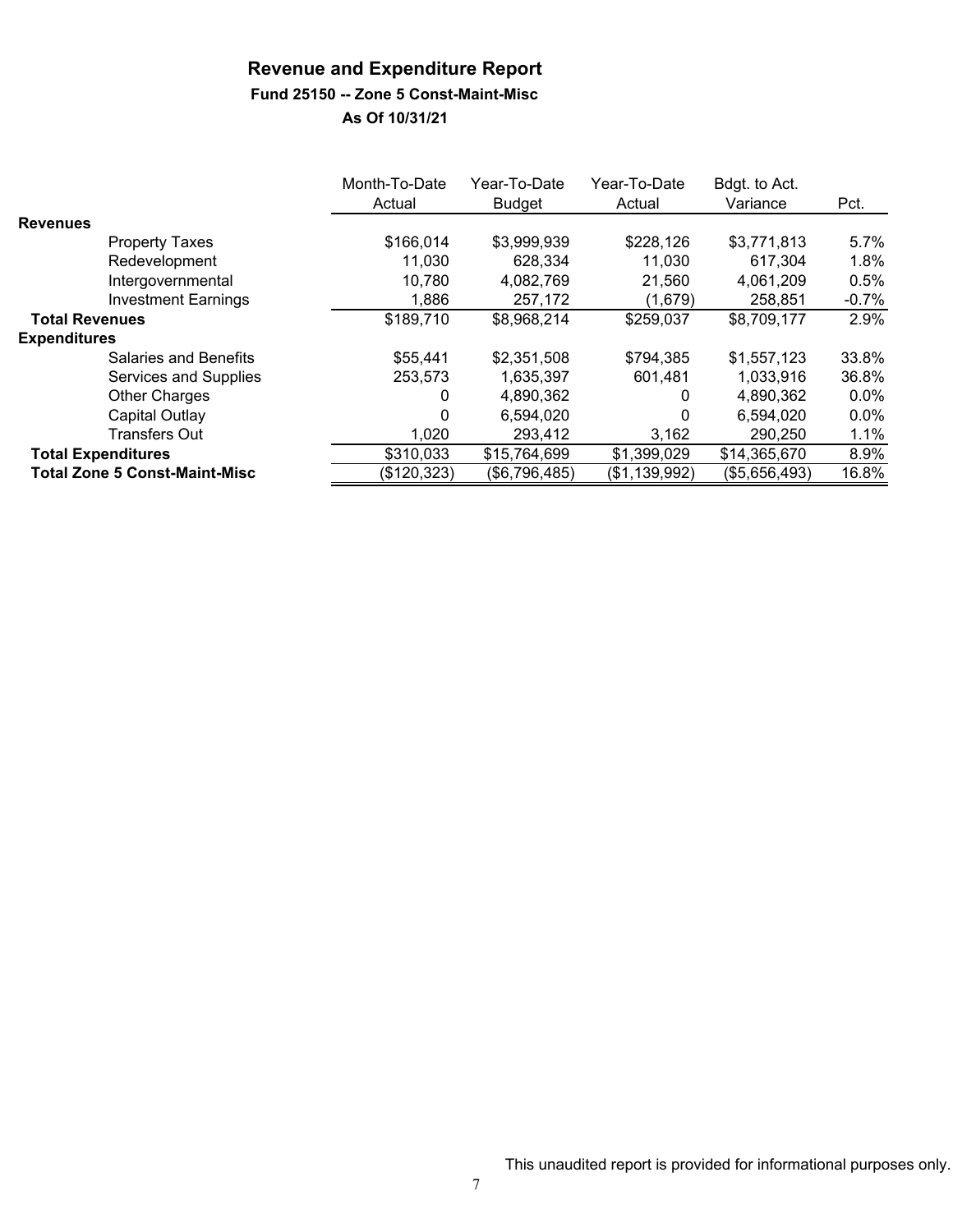# **Fund 25160 -- Zone 6 Const-Maint-Misc**

|                           |                                      | Month-To-Date<br>Actual | Year-To-Date<br><b>Budget</b> | Year-To-Date<br>Actual | Bdgt. to Act.<br>Variance | Pct.    |
|---------------------------|--------------------------------------|-------------------------|-------------------------------|------------------------|---------------------------|---------|
| <b>Revenues</b>           |                                      |                         |                               |                        |                           |         |
|                           | <b>Property Taxes</b>                | \$195,499               | \$5,028,203                   | \$267,559              | \$4,760,644               | 5.3%    |
|                           | Redevelopment                        | 237                     | 1,348,784                     | 237                    | 1.348.547                 | 0.0%    |
|                           | Intergovernmental                    | 0                       | 3,962,140                     | 0                      | 3,962,140                 | 0.0%    |
|                           | <b>Charges For Services</b>          | O                       | 346                           | 0                      | 346                       | $0.0\%$ |
|                           | <b>Investment Earnings</b>           | 1,524                   | 260,800                       | (1, 434)               | 262,234                   | $-0.5%$ |
|                           | Use of Assets                        | 6,000                   | 6,000                         | 6.000                  | 0                         | 100.0%  |
| <b>Total Revenues</b>     |                                      | \$203,261               | \$10,606,273                  | \$272,363              | \$10,333,910              | 2.6%    |
| <b>Expenditures</b>       |                                      |                         |                               |                        |                           |         |
|                           | <b>Salaries and Benefits</b>         | \$195,712               | \$3,125,259                   | \$933,168              | \$2,192,091               | 29.9%   |
|                           | Services and Supplies                | 43,330                  | 2,426,685                     | 979,793                | 1,446,892                 | 40.4%   |
|                           | <b>Other Charges</b>                 | 0                       | 539,180                       | 0                      | 539,180                   | 0.0%    |
|                           | Capital Outlay                       | 0                       | 8,903,123                     | 0                      | 8,903,123                 | $0.0\%$ |
|                           | <b>Transfers Out</b>                 | 3,584                   | 420,338                       | 7,270                  | 413.068                   | 1.7%    |
| <b>Total Expenditures</b> |                                      | \$242,626               | \$15,414,585                  | \$1,920,231            | \$13,494,354              | 12.5%   |
|                           | <b>Total Zone 6 Const-Maint-Misc</b> | (\$39,365)              | (\$4,808,312)                 | (\$1,647,868)          | (\$3,160,444)             | 34.3%   |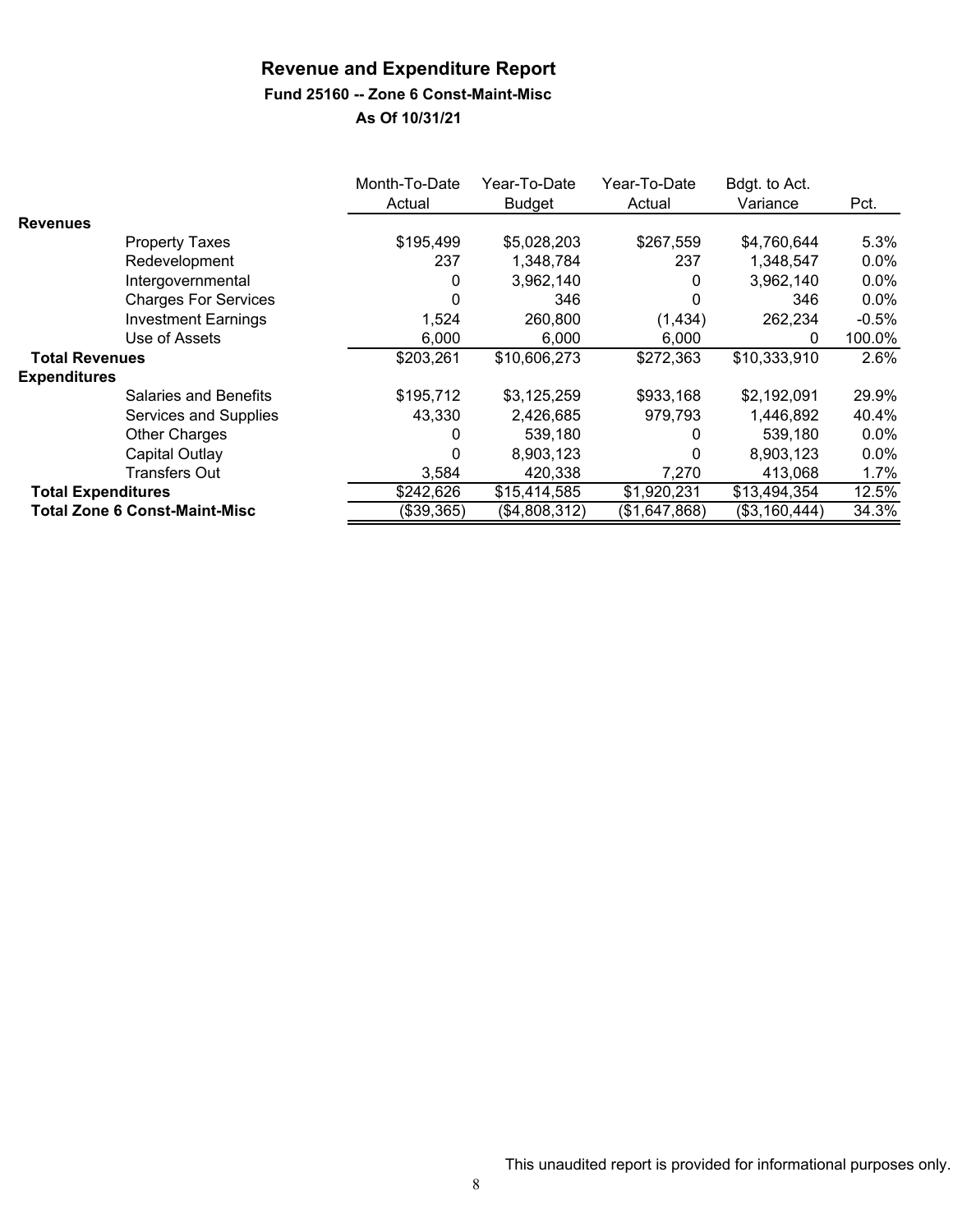# **Fund 25170 -- Zone 7 Const-Maint-Misc**

|                           |                                      | Month-To-Date<br>Actual | Year-To-Date<br><b>Budget</b> | Year-To-Date<br>Actual | Bdgt. to Act.<br>Variance | Pct.    |
|---------------------------|--------------------------------------|-------------------------|-------------------------------|------------------------|---------------------------|---------|
| <b>Revenues</b>           |                                      |                         |                               |                        |                           |         |
|                           | <b>Property Taxes</b>                | \$230,064               | \$5,769,348                   | \$314,983              | \$5,454,365               | 5.5%    |
|                           | Redevelopment                        | 0                       | 444,523                       | 0                      | 444,523                   | $0.0\%$ |
|                           | Intergovernmental                    | 0                       | 50,527                        | $\Omega$               | 50,527                    | $0.0\%$ |
|                           | <b>Charges For Services</b>          | 0                       | 50.000                        | 472,473                | (422, 473)                | 944.9%  |
|                           | Area Drainage Plan Fees              | 218,796                 | 100,000                       | 248,898                | (148, 898)                | 248.9%  |
|                           | <b>Investment Earnings</b>           | 3,398                   | 382,376                       | (2,935)                | 385,311                   | $-0.8%$ |
| <b>Total Revenues</b>     |                                      | \$452,258               | \$6,796,774                   | \$1,033,419            | \$5,763,355               | 15.2%   |
| <b>Expenditures</b>       |                                      |                         |                               |                        |                           |         |
|                           | <b>Salaries and Benefits</b>         | \$202,932               | \$2,713,127                   | \$1,072,751            | \$1,640,376               | 39.5%   |
|                           | Services and Supplies                | 55,742                  | 3,861,927                     | 770,674                | 3,091,253                 | 20.0%   |
|                           | Other Charges                        | 0                       | 3,150,479                     | 25,000                 | 3,125,479                 | 0.8%    |
|                           | Capital Outlay                       | $\Omega$                | 5,682,783                     | 0                      | 5,682,783                 | $0.0\%$ |
|                           | <b>Transfers Out</b>                 | 3,727                   | 376,238                       | 9.589                  | 366,649                   | 2.5%    |
| <b>Total Expenditures</b> |                                      | \$262,401               | \$15,784,554                  | \$1,878,013            | \$13,906,541              | 11.9%   |
|                           | <b>Total Zone 7 Const-Maint-Misc</b> | \$189,857               | (\$8,987,780)                 | (\$844,594)            | (\$8,143,186)             | 9.4%    |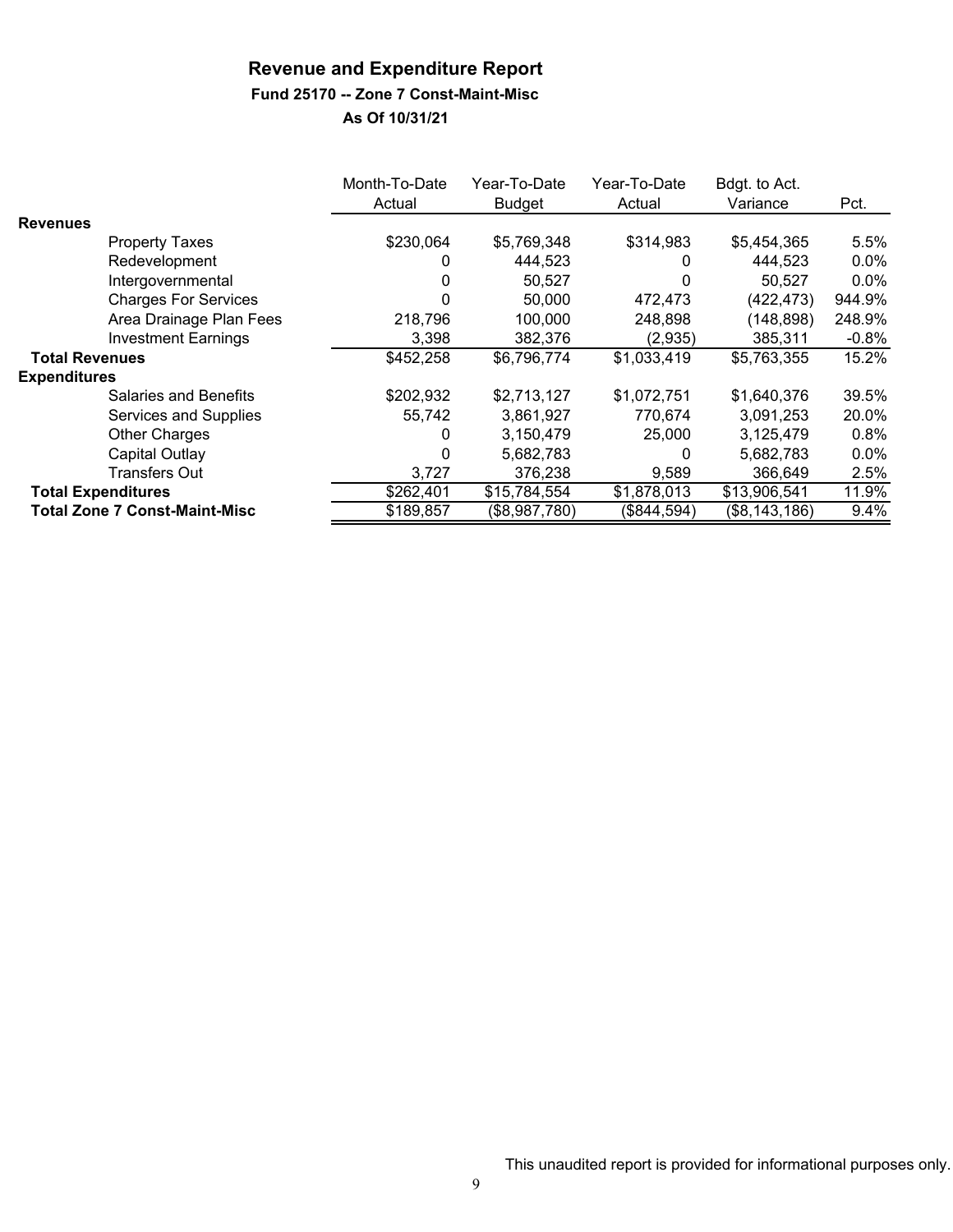# **Revenue and Expenditure Report Fund 25180 -- NPDES White Water Assessment**

|                                           | Month-To-Date<br>Actual | Year-To-Date<br><b>Budget</b> | Year-To-Date<br>Actual | Bdgt. to Act.<br>Variance | Pct.    |
|-------------------------------------------|-------------------------|-------------------------------|------------------------|---------------------------|---------|
| <b>Revenues</b>                           |                         |                               |                        |                           |         |
| <b>Special Assessments</b>                | \$0                     | \$310,000                     | \$7,817                | \$302,183                 | 2.5%    |
| Intergovernmental                         | 0                       | 387,018                       | 0                      | 387,018                   | $0.0\%$ |
| <b>Investment Earnings</b>                | 280                     | 17.000                        | (244)                  | 17,244                    | $-1.4%$ |
| <b>Total Revenues</b>                     | \$280                   | \$714,018                     | \$7,573                | \$706,445                 | 1.1%    |
| <b>Expenditures</b>                       |                         |                               |                        |                           |         |
| Salaries and Benefits                     | \$16,693                | \$328,118                     | \$88,041               | \$240,077                 | 26.8%   |
| Services and Supplies                     | 5.809                   | 401,890                       | 68,147                 | 333,743                   | 17.0%   |
| <b>Other Charges</b>                      | 0                       | 1,000                         | 0                      | 1,000                     | $0.0\%$ |
| <b>Transfers Out</b>                      | 306                     | 7,000                         | 844                    | 6,156                     | 12.1%   |
| <b>Total Expenditures</b>                 | \$22,808                | \$738,008                     | \$157,033              | \$580,975                 | 21.3%   |
| <b>Total NPDES White Water Assessment</b> | (\$22,528)              | (\$23,990)                    | (\$149,460)            | \$125,470                 | 623.0%  |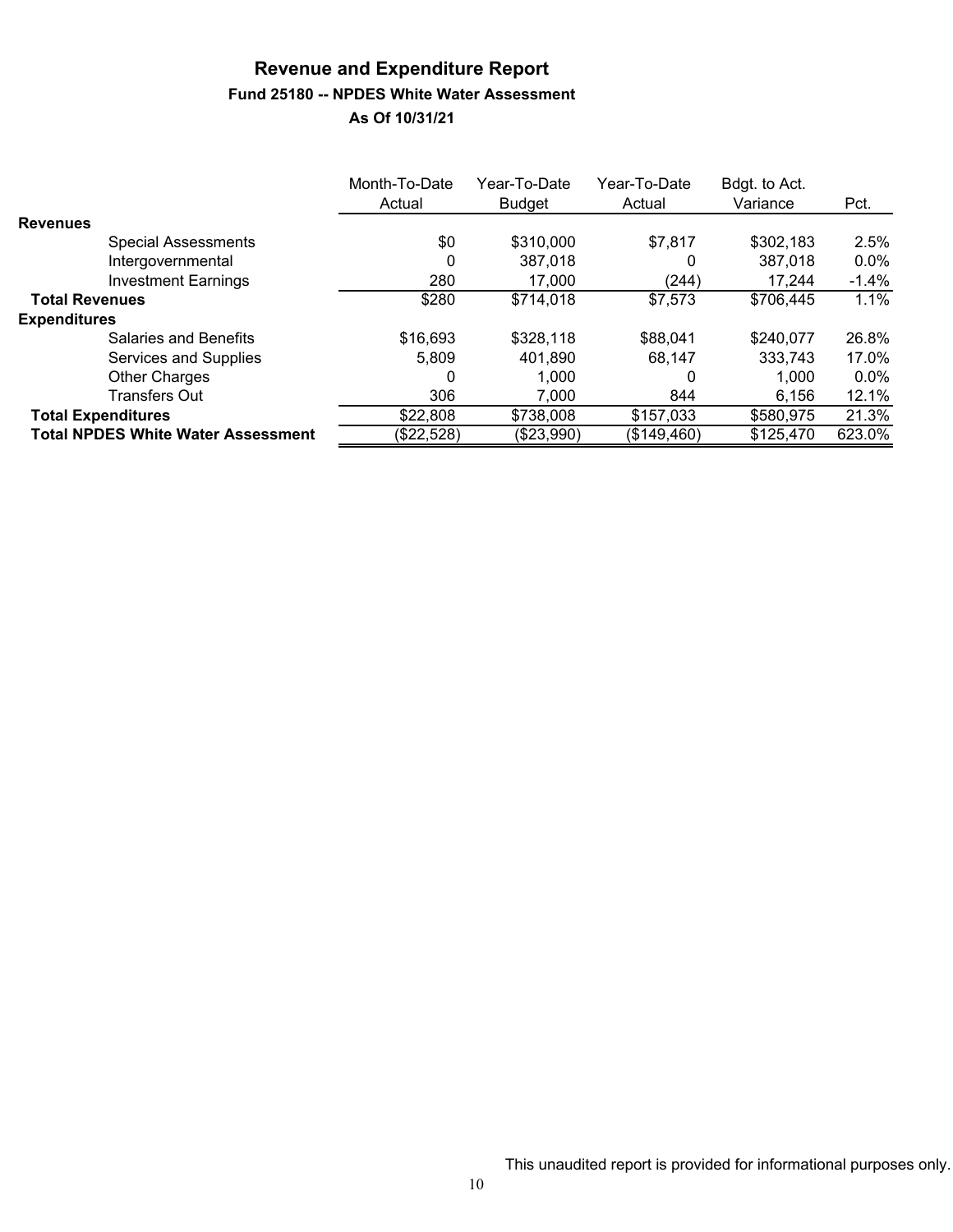# **Revenue and Expenditure Report Fund 25190 -- NPDES Santa Ana Assessment**

|                                           | Month-To-Date | Year-To-Date  | Year-To-Date | Bdgt. to Act. |          |
|-------------------------------------------|---------------|---------------|--------------|---------------|----------|
|                                           | Actual        | <b>Budget</b> | Actual       | Variance      | Pct.     |
| <b>Revenues</b>                           |               |               |              |               |          |
| <b>Special Assessments</b>                | \$886         | \$2,718,160   | \$37,944     | \$2,680,216   | $1.4\%$  |
| <b>Investment Earnings</b>                | 572           | 72.000        | (541)        | 72,541        | $-0.8\%$ |
| <b>Total Revenues</b>                     | \$1,458       | \$2,790,160   | \$37,403     | \$2,752,757   | 1.3%     |
| <b>Expenditures</b>                       |               |               |              |               |          |
| Salaries and Benefits                     | \$117,975     | \$1,069,685   | \$401,251    | \$668,434     | 37.5%    |
| Services and Supplies                     | 69.950        | 2,136,364     | 385,686      | 1,750,678     | 18.1%    |
| <b>Other Charges</b>                      | 0             | 1.000         | 0            | 1,000         | $0.0\%$  |
| <b>Transfers Out</b>                      | 2,217         | 25,000        | 4,632        | 20,368        | 18.5%    |
| <b>Total Expenditures</b>                 | \$190,142     | \$3,232,049   | \$791,569    | \$2,440,480   | 24.5%    |
| <b>Total NPDES White Water Assessment</b> | (\$188,684)   | (\$441,889)   | (\$754, 167) | \$312,278     | 170.7%   |